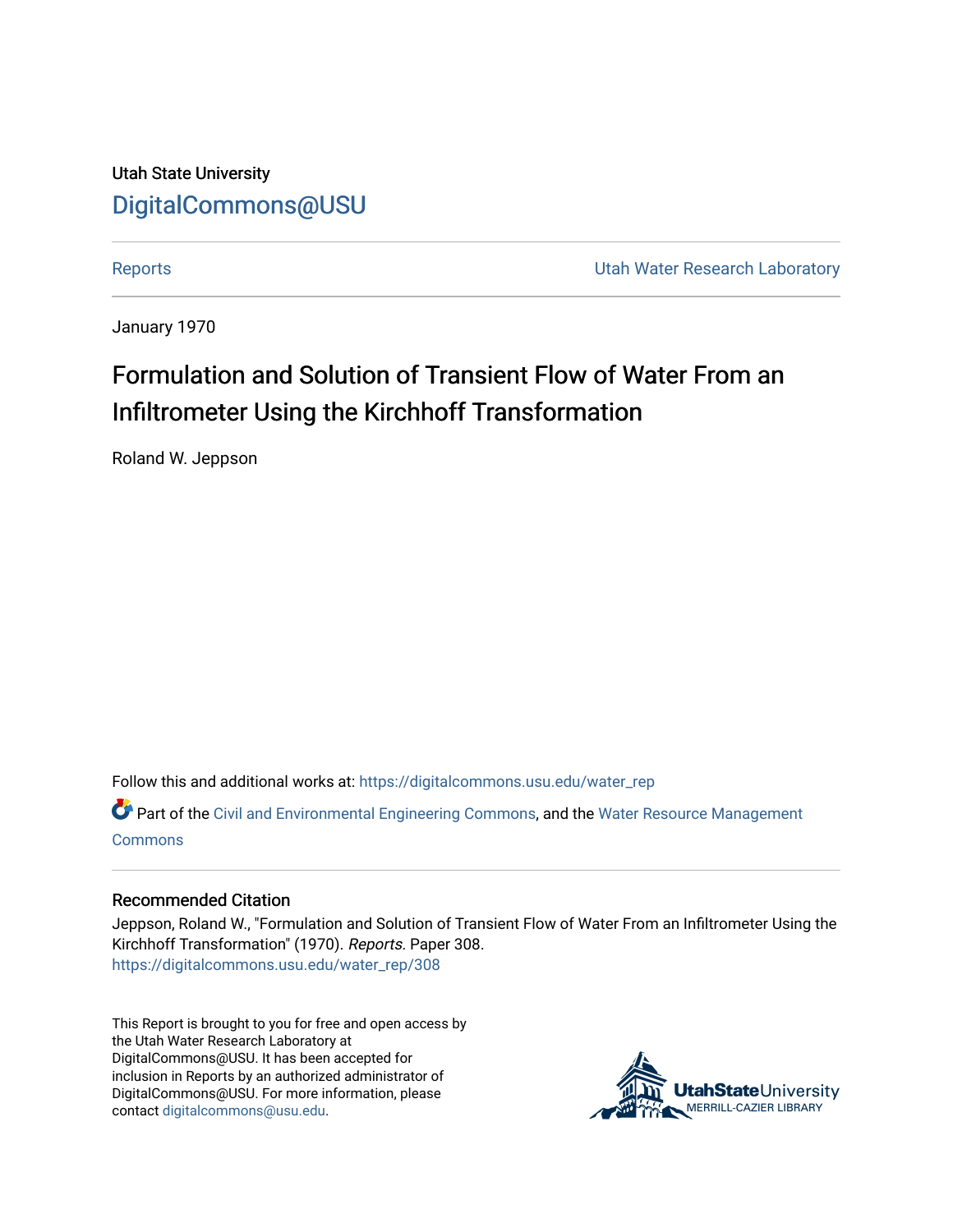# FORMULA TION AND SOLUTION OF TRANSIENT FLOW OF WATER FROMAN INFILTROMETER USING THE KIRCHHOFF TRANSFORMATION

by

Roland W. Jeppson

# INTRODUCTION

In the progress report dealing with methods for solving the three dimensional axisymmetric transient flow from iniiltrometers, it was suggested that the numerical solution may be improved for situations containing regions of nearly saturated flow by transforming the hydraulic head (the dependent variable in the partial differential equation) by means of the Kirchhoff Transformation. While this transformation does not completely linearize the basic nonlinear partial differential equation, there are indications, as pointed out in the progress report, that solutions to the initial-boundary value problem might be more readily obtained for those situations in which the equation begins to change from parabolic to elliptic type.

Since writing the progress report, a computer program has been developed which implements the Kirchhoff transformation as suggested in the progress report. Use of the Kirchhoff Transformation in the formulatior of the mathematical problem of partially saturated unsteady flow from an infiltrometer results in improved solution capabilities, particularly for problems in which a portion of the region approaches unit saturation. This paper describes the solution methods used in the computer program and presents example solution results. Consequently, this paper is a supplement to the prior report. The parameters and notations used herein are more fully defined on the previous report.

<sup>1</sup> Jeppson, R. W., "Transient Flow of Water from Infiltrometers-- Formulation of Mathematical Model and Preliminary Numerical Solutions and Analyses of Results." Report PRWG-59c-2, Utah Water Research Laboratory, Utah State University, Logan, Utah, June 1970.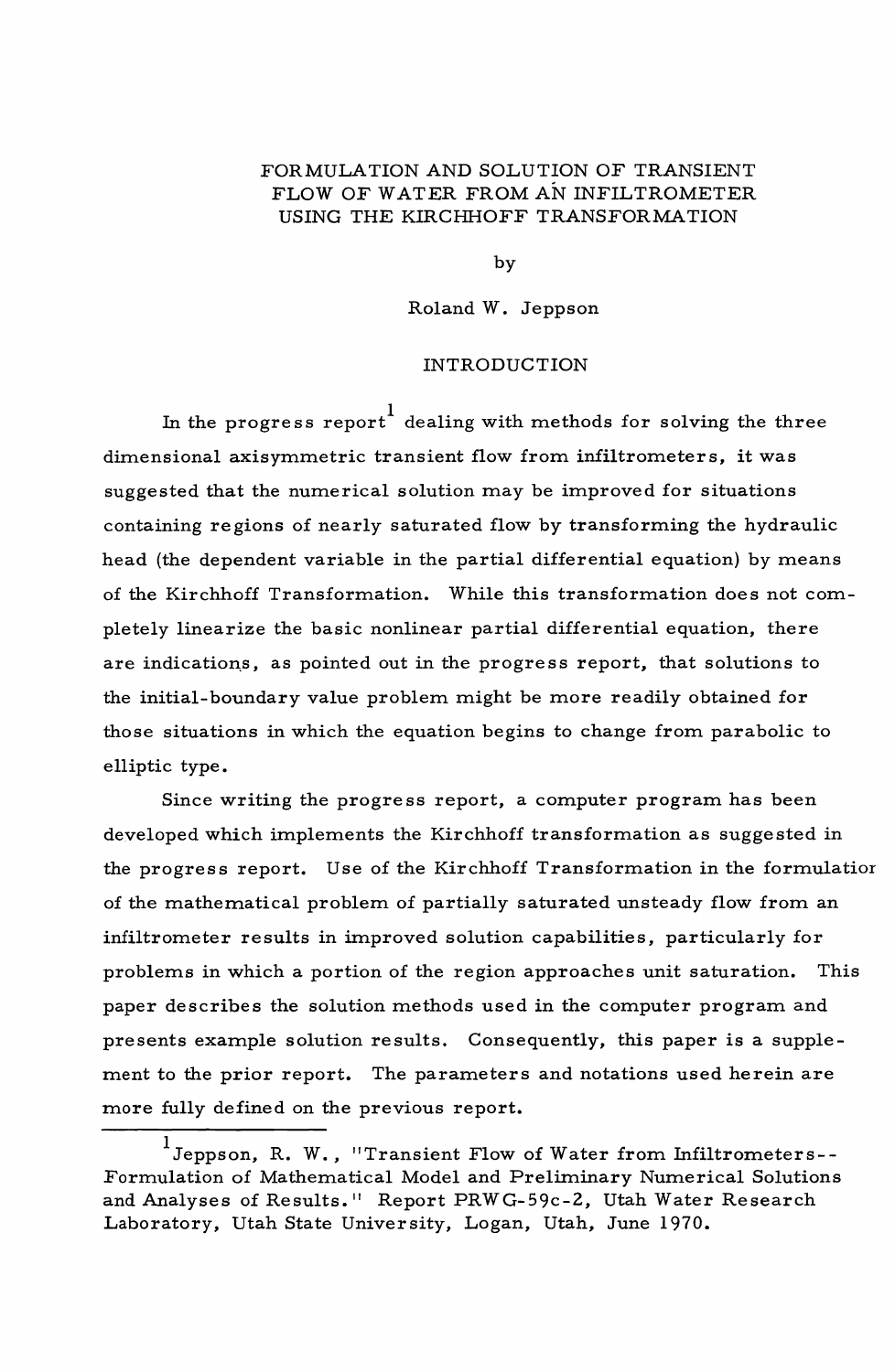#### FORMULATION

The Darcian based differential equation describing axisymmetric flow in partially saturated porous media is

$$
\nabla \cdot (\mathbf{K}_{\mathbf{r}} \nabla \mathbf{h}) + \frac{\mathbf{K}_{\mathbf{r}}}{\mathbf{r}} \frac{\partial \mathbf{h}}{\partial \mathbf{r}} = \frac{\mathbf{n}}{\mathbf{K}_{\mathbf{0}}} \frac{\partial \mathbf{S}}{\partial \mathbf{t}} \quad . \quad . \quad . \quad . \quad . \quad . \quad . \quad . \quad . \tag{1}
$$

in which h is the hydraulic head,  $K<sub>r</sub>$  is the relative hydraulic conductivity,  $\eta$  is the soil porosity, S is the saturation, and K<sub>o</sub> is the saturated hydraulic conductivity.

Upon applying the Kirchhoff Transformation

$$
\xi = \frac{1}{\rho g} \int_{P_0}^{P} K_r(p) dp
$$

Eq. 1 becomes

$$
\frac{\partial^2 \xi}{\partial r^2} + \frac{\partial^2 \xi}{\partial z^2} + \frac{1}{K_r} \frac{\partial K_r}{\partial p_h} \frac{\partial \xi}{\partial z} + \frac{1}{r} \frac{\partial \xi}{\partial r} = \frac{\eta}{K_r} \frac{\partial S}{\partial p_h} \frac{\partial \xi}{\partial \tau} \dots \quad (2)
$$

in which p is the pressure,  $p_h$  is the pressure head, and  $\tau = K_t t$  (t is real time).

The formulation of the initial-boundary value problem for the transient movement of infiltrating water is depicted in Fig. 1. The boundary conditions are given by an equation by each boundary on this figure.

#### NUMERICAL SOLUTION

The alternating direction implicit method (ADI) used in the previous report has been applied to obtain the solution to the problem depicted in Fig. 1. The finite difference operator for the first portion of the time step in the ADI method is

$$
-\xi_{i-1,j}^{*} + (\zeta + 2)\xi_{i,j}^{*} - \xi_{i+1,j}^{*} = \xi_{i+1,j}^{n} + \xi_{i-1,j}^{n} + 2(\xi_{i,j+1}^{n} + \xi_{i,j-1}^{n})
$$
  
+  $(\zeta - 6)\xi_{i,j}^{n} - \alpha \Delta s(\xi_{i,j+1}^{n} - \xi_{i,j-1}^{n}) + \frac{\Delta s}{r}(\xi_{i+1,j}^{n} - \xi_{i-1,j}^{n})$  (3)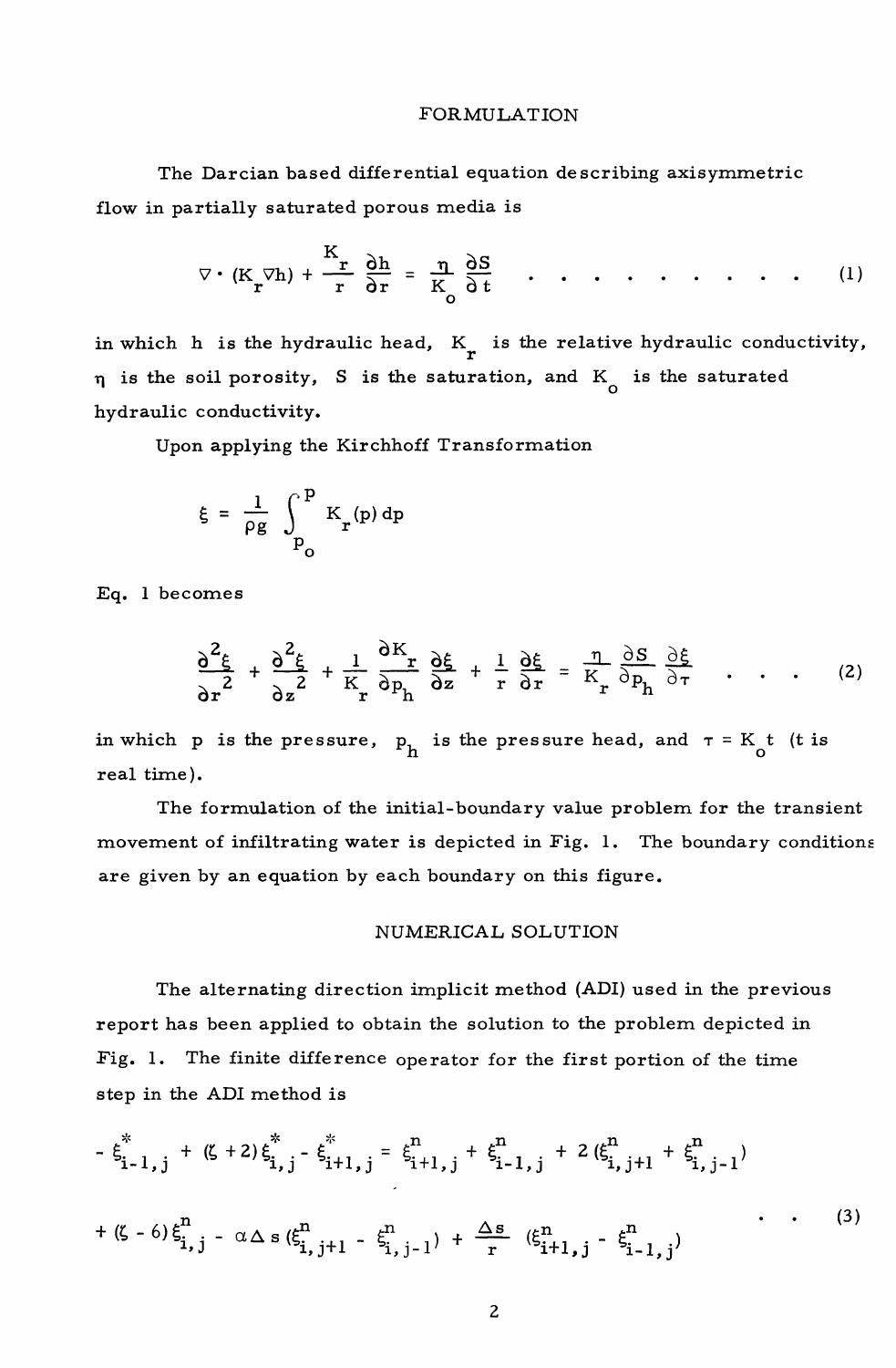

Fig. 1. Formulation of the initial-boundary value problem for the transient flow of water from a circular infiltrometer after the introduction of a new dependent variable through the Kirchhoff Transformation to replace the hydraulic head.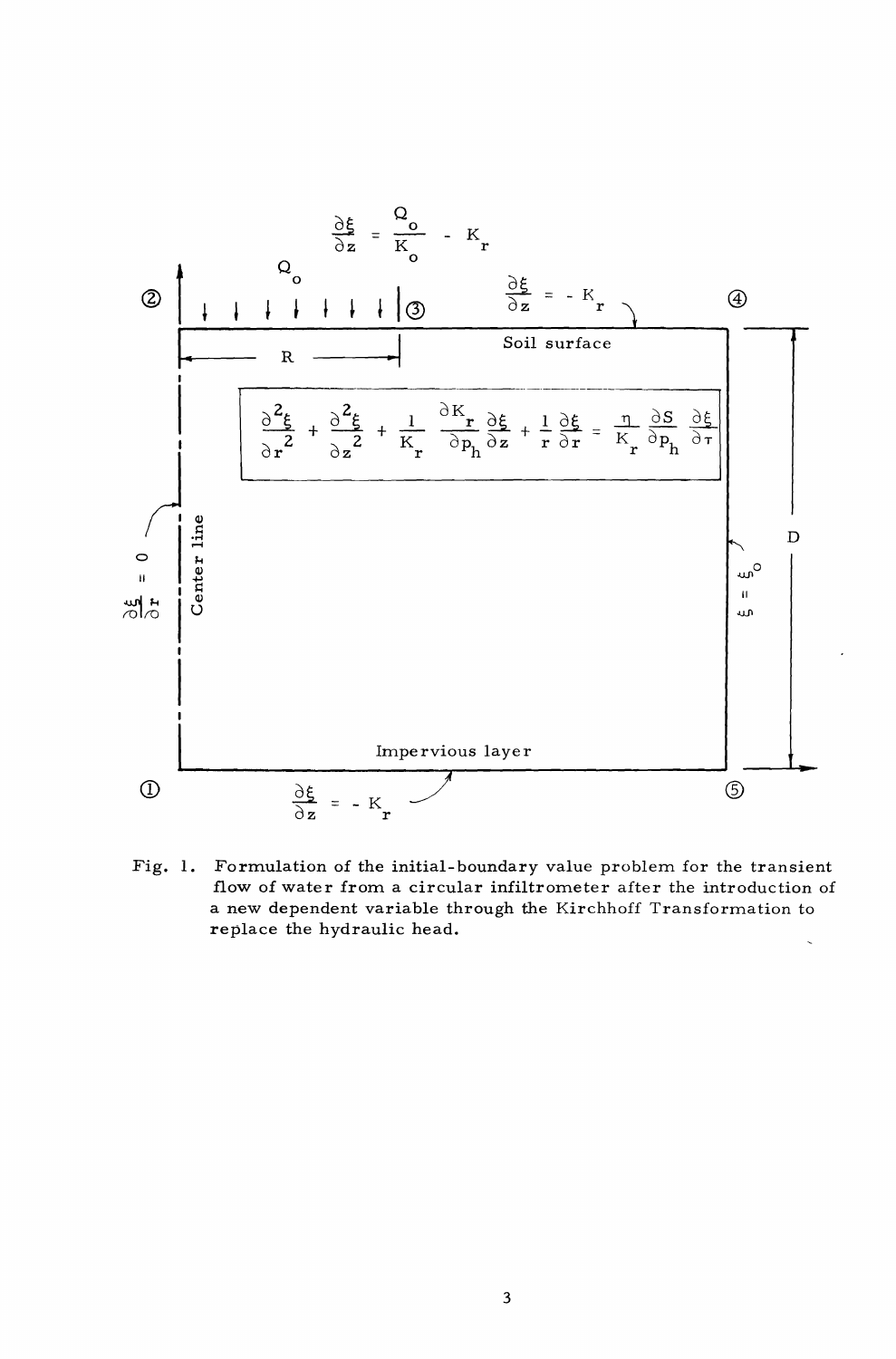and for the second portion of the time step is

$$
\xi_{i,j-1}^{n+1} + (\zeta + 2) \xi_{i,j}^{n+1} - \xi_{i,j+1}^{n+1} = \zeta \xi_{i,j}^{*} + 2 \xi_{i,j}^{n} - \xi_{i,j+1}^{n} - \xi_{i,j-1}^{n}
$$

In Eqs. 3 and 4  $\Delta s = \Delta r = \Delta z$ ,  $\zeta = \frac{2 \eta \Delta s^2}{\Delta \tau K_r} \frac{\partial S}{\partial p}$ ,  $\alpha = \frac{1}{K_r}$  $\delta$ K $_{\bf r}$  $\frac{r}{\delta p}$ , the superscripts denote the time step and the subscripts the space increments such that  $i = r/\Delta r + 1$  and  $j = N_v - z/\Delta z$  ( $N_v =$  depth of soil/ $\Delta z + 1$ ).

The procedure for obtaining the numerical solution of Eqs. 3 and 4 with the accompanying boundary condition operators is the same as described in the earlier progress report, with the exception of the operator for the boundary  $\mathbb D$  to  $\mathbb G$ . The method for handling this boundary had to be modified to overcome difficulties resulting from a poor approximation of the finite differences in describing the actual behavior of the function  $\xi$ . The reasons for these difficulties and the methods used to overcome these difficulties are described below in detail.

## Operator for Boundary  $(1)$  to  $(5)$

The boundary condition for  $\mathbb O$  to  $\mathbb S$  in Fig. 1 is derived from the condition that the normal derivative of the hydraulic head along this boundary vanishes, namely  $\partial h / \partial z = 0$ , as shown in the equation below.

$$
\frac{\partial h}{\partial z} = \frac{\partial p}{\partial z} + 1 = \frac{\partial p}{\partial \xi} \frac{\partial \xi}{\partial z} + 1 = \frac{1}{K_r} \frac{\partial \xi}{\partial z} + 1 = 0 \quad . \quad . \quad . \quad . \quad . \tag{5a}
$$

QS.= oz -K r (Sb)

A second order central difference approximation of Eq. Sb leads to

$$
\xi_{i, N_{y}+1} - \xi_{i, N_{y}-1} = -2\Delta z K_{r}
$$
 ... ... ... ... (6)

The usual manner for developing the finite difference operator for the boundary grid points along  $\overline{0}$  to  $\overline{0}$  on Fig. 1 would combine Eq. 6 with the operators for the interior grid points in such a way as to eliminate at the nonexistent grid points outside the boundary. This the value  $\xi_{i, N_v+1}$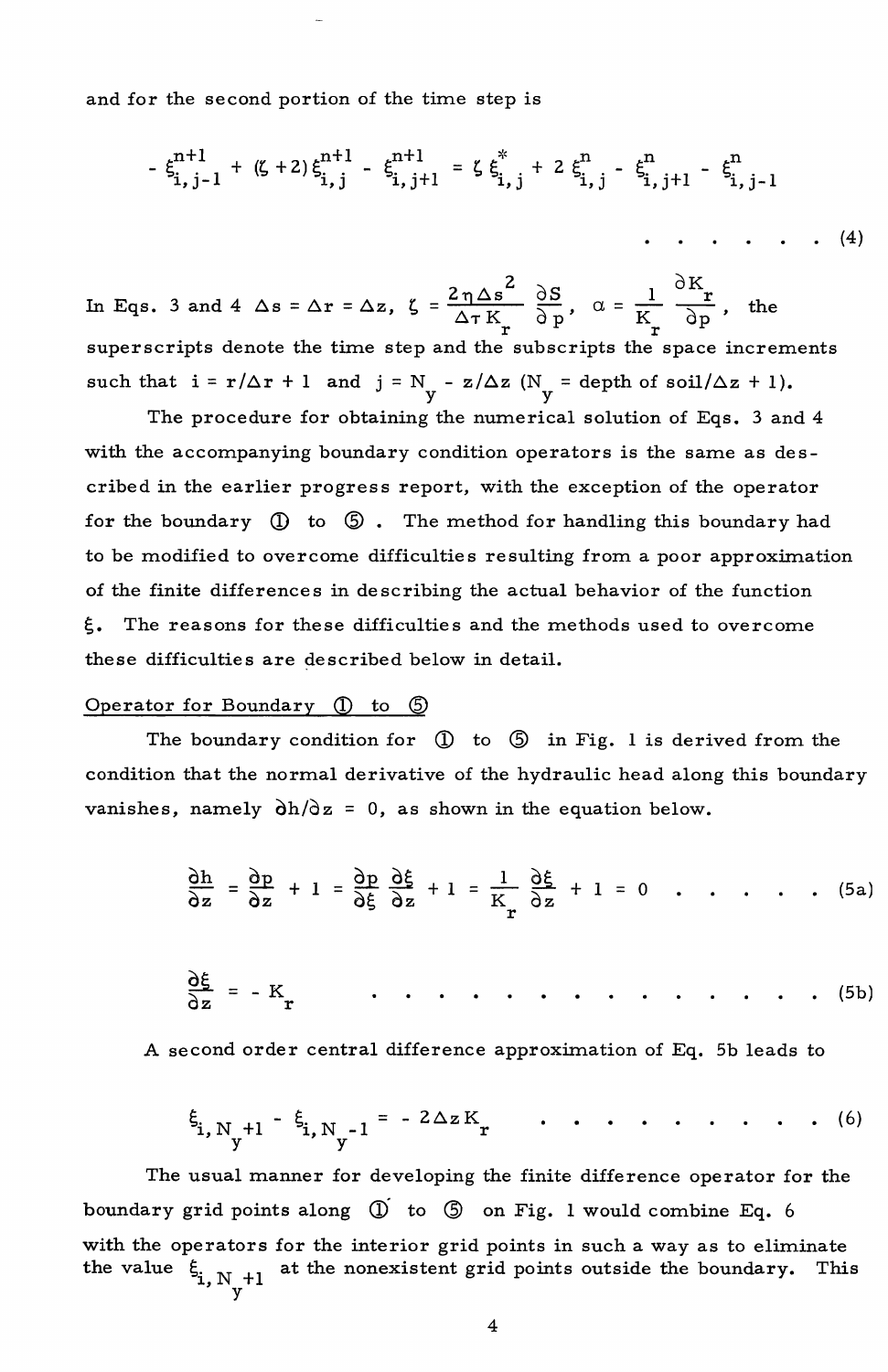combination leads to the following operator for the first portion of the time step.

$$
-\xi_{i-1,N_y}^* + (\zeta + 2) \xi_{i,N_y}^* - \xi_{i+1,N_y}^* = \xi_{i+1,N_y}^* + \xi_{i-1,N_y}^* + (\zeta - 6) \xi_{i,N_y}^* + 4 \xi_{i,1}^* + (2 \alpha \Delta s^2 - 4 \Delta s) K_r + \frac{\Delta s}{r} (\xi_{i+1,N_y}^* - \xi_{i-1,N_y}^*) + \cdots
$$

The above approach is generally valid. However, for the problem of infiltration, the parabolic approximation of the function given by  $Eq. 6$ which leads to Eq. 7 does not approximate the derivative  $\partial \xi/\partial z$  at  $z = 0$ close enough to use the operator Eq. 7 for the boundary  $(1)$  to  $(5)$ . Its use causes the value at  $\xi$  to be less (accompanied by a decrease in the hydraulic head) than the initializing values even though the wetting front has not reached the boundary. After a number of time steps this influence spreads to the interior grid points with a resulting further decrease in values of  $\xi$  at the boundary. This occurrence was observed in first attempts at obtaining a solution in which changes in the third digit beyond the decimal point were observed after the first time step.

To examine the accuracy of a second order polynomial approximation of the function  $\xi$  at  $z = 0$ , note that  $\xi$  varies according to the following equation provided that the hydraulic head is constant.

$$
\xi = \frac{P_b}{\alpha - 1} - \frac{P_b^{\alpha}}{(\alpha - 1) (p_o + z)^{\alpha - 1}} = C_1 - \frac{C_2}{(p_o + z)^{\alpha - 1}} \quad .
$$

in which  $p_{n}$  is the pressure at the boundary  $z = 0$ . The first and second derivatives of Eq. 8 are respectively

$$
\frac{\partial \xi}{\partial z} = \frac{P_b}{(P_o + z)^{\alpha}} = \frac{(\alpha - 1)C_2}{(P_o + z)^{\alpha}} \qquad \dots \qquad \dots \qquad \dots \qquad \dots
$$

and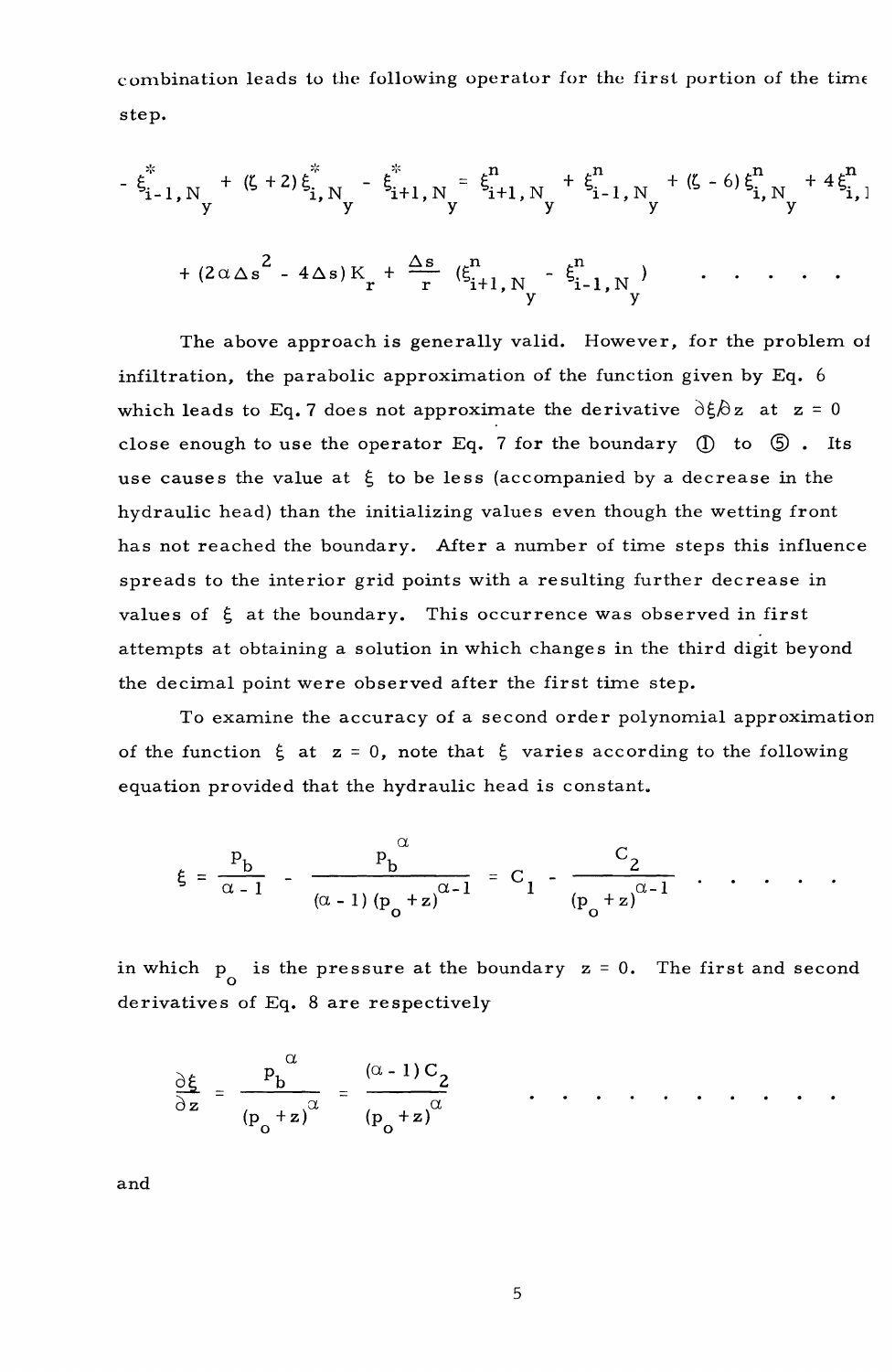$$
\frac{\partial^2 \xi}{\partial z^2} = -\frac{\alpha p_b^{\alpha}}{(p_o + z)^{\alpha + 1}} \qquad \cdots \qquad \cdots \qquad (10)
$$

An indication of the accuracy of Eq. 6 in approximating the derivative  $\partial \xi / \partial z$  at  $z = 0$  can be had by comparing the values obtained from a second degree polynomial with values obtained from the latter part of Eq. 8 in which  $C_1$  and  $C_2$  may take on slightly different values than those defined by the first part of Eq. 8. To do this note that under the assumption  $C_1$  and  $C_2$  are constant adjacent to and on the boundary  $\bigcirc$  to  $\bigcirc$ , that

$$
\xi_{i, N_y} = C_1 - \frac{C_2}{p_0^{\alpha - 1}} \qquad \dots \qquad \dots \qquad (11)
$$

and

$$
\xi_{i, N_y} = C_1 - \frac{C_2}{(p_o + \Delta s)^{\alpha - 1}}
$$
 ... ... ... ... (12)

Subtracting Eq. 12 from Eq. 11 and solving for  $C_2$  gives

$$
C_2 = -\frac{\xi_{i, N_y} - \xi_{i, N_y - 1}}{\frac{1}{P_0^{\alpha - 1}} - \frac{1}{(P_0 + \Delta s)^{\alpha - 1}}}
$$
 (13)

Upon substituting Eq. 13 into Eq. 9 gives

$$
\frac{\partial \xi}{\partial z}\Big|_{z=0} \approx -\frac{(\alpha - 1)(\xi_{i, N} - \xi_{i, N-1})}{\alpha} \qquad \dots \qquad (14)
$$

Since  $\partial \xi / \partial z = -K_r$  along  $\overline{Q}$  to  $\overline{Q}$ 

$$
\xi_{i, N_y} - \xi_{i, N_y - 1} = \frac{K_r}{\alpha - 1} \left( P_o - \frac{P_o^{\alpha}}{(P_o + \Delta s)^{\alpha - 1}} \right) \cdot \cdot \cdot \cdot \cdot \cdot (15)
$$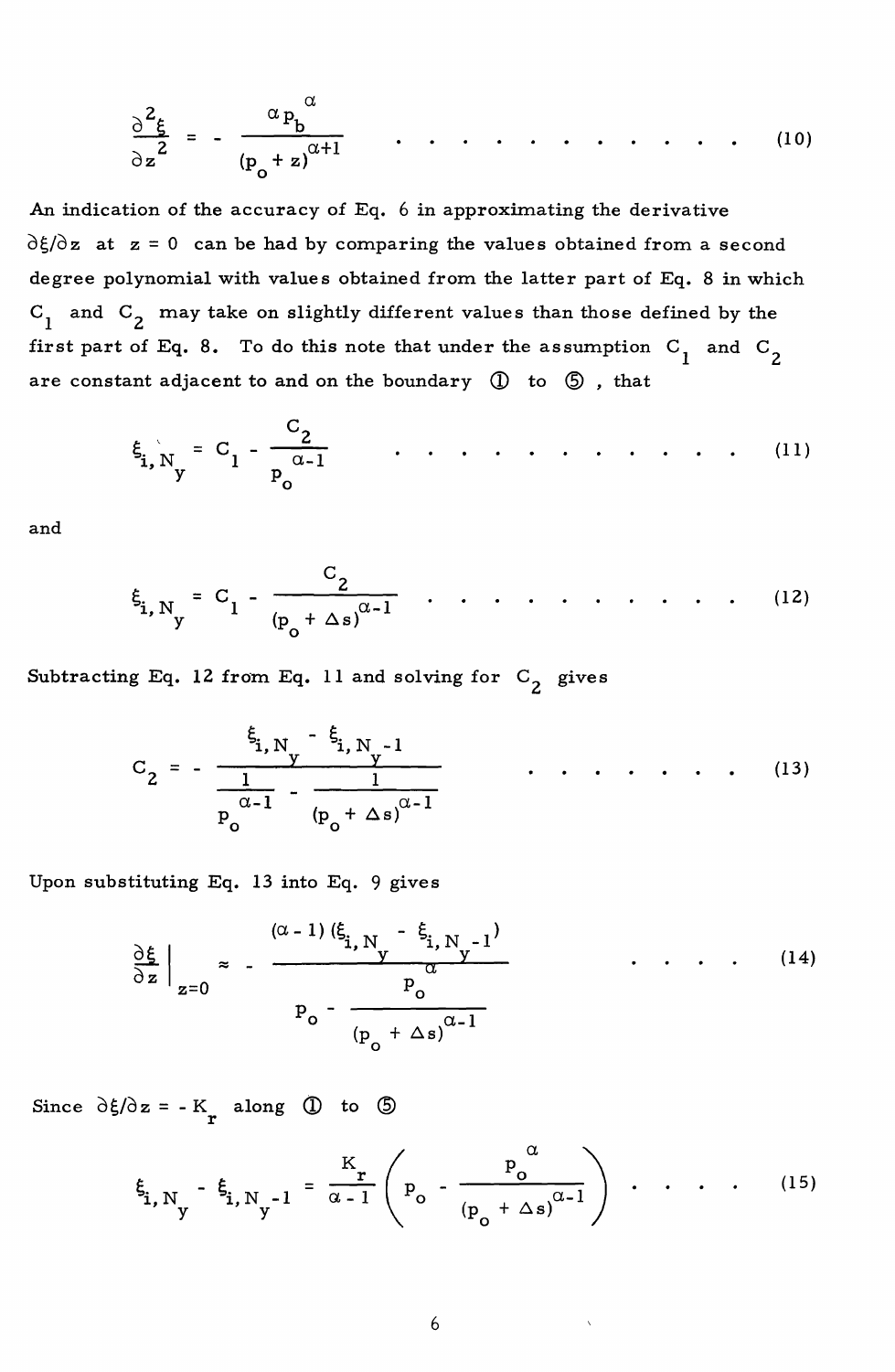The difference in the right hand sides of Eqs. 6 and 15 illustrates the lack of good approximation by a second degree polynomial of the derivative  $\partial \xi/\partial z$  at  $z = 0$ .

As an example to illustrate the magnitudes involved consider a probl with the following specifications:  $h_0 = 1.0$  ft,  $\lambda = 1.28$ ,  $\alpha = 5.84$ ,  $p_b = 0$ . and  $\Delta s = 1.0/14.0$ . These specifications lead to  $\xi_{i,N} = 0.063120$ ,  $\int_{2}^{2}$ , N<sub>y</sub>-1<sup>=</sup> 0.099164, and  $(2\alpha \Delta s^2 - 4\Delta s)K_r = 0.257704$ . On the other hand an examination of Eq. 7 indicates that under the initial condition  $h_{\alpha} = -1.1$ the last quantity should equal  $4(\xi_{i, N_y-1}^n - \xi_{i, N_y}^n) = 0.252480$ . The differe is 0.005224. Since the magnitude  $\zeta$  in this example equals 8.0694, this difference leads to a value of  $\xi_{\mathbf{i},\mathbf{N}_{\mathbf{y}}}^{\mathbf{j}}$  upon solving Eq. 7, equal to 0.063767 which deviates from the correct value  $\xi_{\mathbf{i},\mathbf{N}_{\mathbf{y}}}^{\mathbf{j}}$  in the fourth digit beyond the decimal point.

From the above discussion it is obvious that an alternative to Eq. 3 must be developed as the finite difference operator along the boundary  $\mathbb O$ to  $\circled{5}$ . The operator has been developed by noting from Eqs. 9 and 10 that along the boundary  $\circled{1}$  to  $\circled{5}$  (at least when  $h_{i, N_v} = h_o$ )

$$
\frac{\partial^2 \xi}{\partial z^2} + \alpha \frac{\partial \xi}{\partial z} = 0 \quad . \quad . \quad . \quad . \quad . \quad . \quad . \quad . \quad . \quad . \quad . \quad .
$$

and therefore the differential equation can be reduced to

$$
\frac{\partial^2 \xi}{\partial r^2} + \frac{1}{r} \frac{\partial \xi}{\partial r} = \Gamma \frac{\partial \xi}{\partial r} \qquad \dots \qquad \dots \qquad \dots \qquad \dots
$$

Approximating the derivations in Eq. 17 by appropriate central differences as needed for the first portion of the time step for the alternating direction implicit method leads to

$$
-\xi_{i-1,N}^{*} + (\zeta + 2) \xi_{i,N}^{*} - \xi_{i+1,N}^{*} = \xi_{i+1,N}^{n} + \xi_{i-1,N}^{n} + (\zeta - 2) \xi_{i,N}^{n}
$$
  
+  $\frac{\Delta s}{r} (\xi_{i+1,N_y} - \xi_{i-1,N_y})$  ... ... ...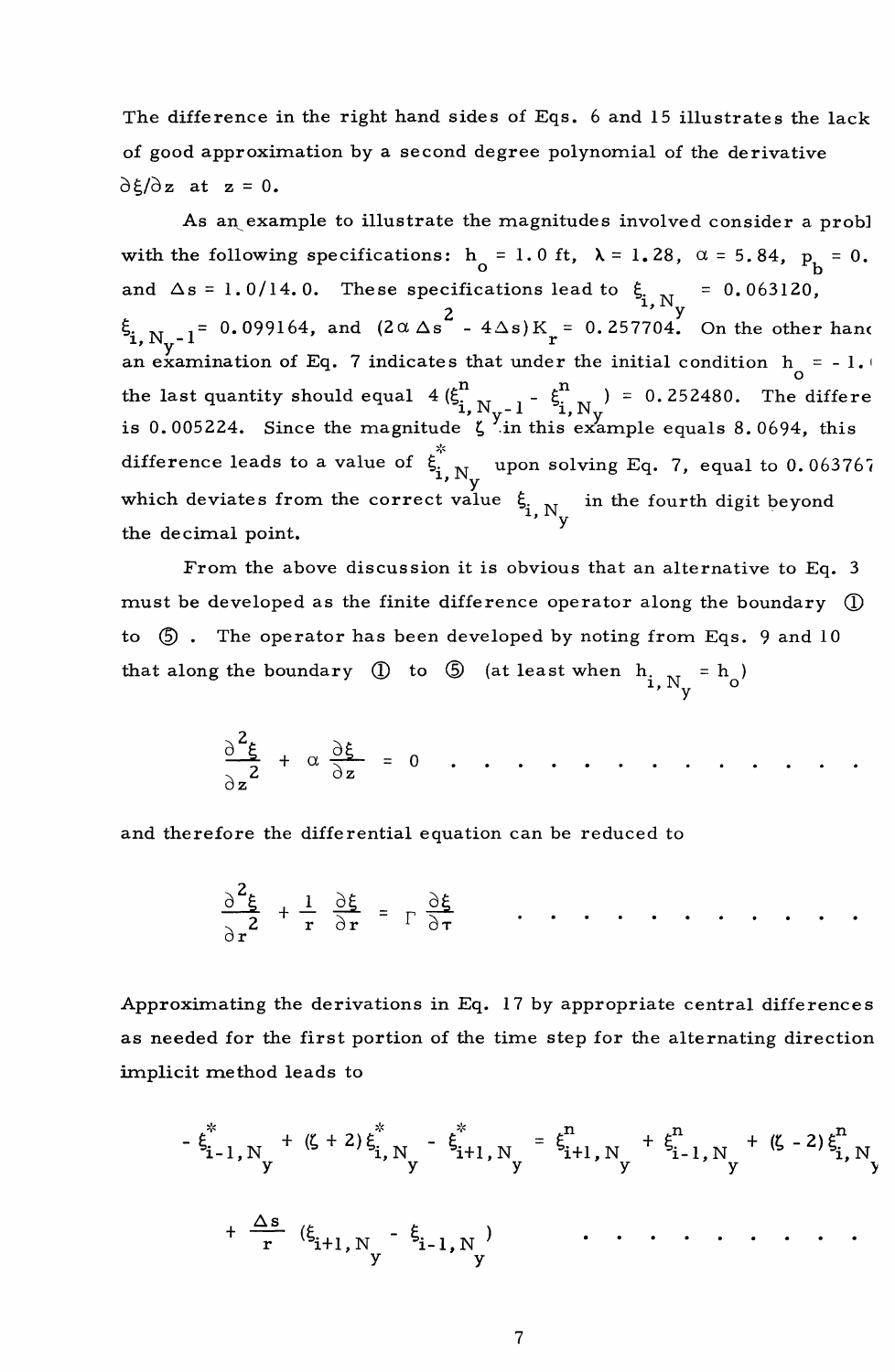and at point (I) this equation reduces to

$$
(\zeta + 1) \xi_{2,N_y}^* - \xi_{3,N_y}^* = \xi_{3,N_y}^n + (\zeta - 1) \xi_{2,N_y}^n + \frac{\Delta s}{r} (\xi_{3,N_y}^n - \xi_{2,N_y}^n) \cdots (19)
$$

For the second portion of the time step the usual approach of combining Eq. 6 with Eq. 4 has been used and gives

$$
(\frac{\zeta}{2}+1)\xi_{i,N_y}^{n+1} - \xi_{i,N_y}^{n+1} = \frac{\zeta}{2}\xi_{i,N_y}^* + \xi_{i,N_y}^n - \xi_{i,N_y-1}^n \qquad \qquad (20)
$$

The usual second degree polynomial approximation has been used along boundary  $\emptyset$  to  $\emptyset$  without apparent difficulties.

## RESULTS FROM A SAMPLE SOLUTION

The problem. selected to illustrate the solution capability using the Kirchhoff Transformation to the infiltration problem, specified a soil with the following parameters in the Brooks-Corey equations:  $S_r = 0.120$ ,  $\lambda = 1.28$ ,  $\eta = .240$ ,  $p_h = 0.92$ . The initial condition was specified as a constant value of the hydraulic head  $h_0 = -1.0$  ft. The solution results which include data giving values for  $\xi$ , saturation and the hydraulic head throughout the flow field within the wetting front for a number of time steps are given in Table 1.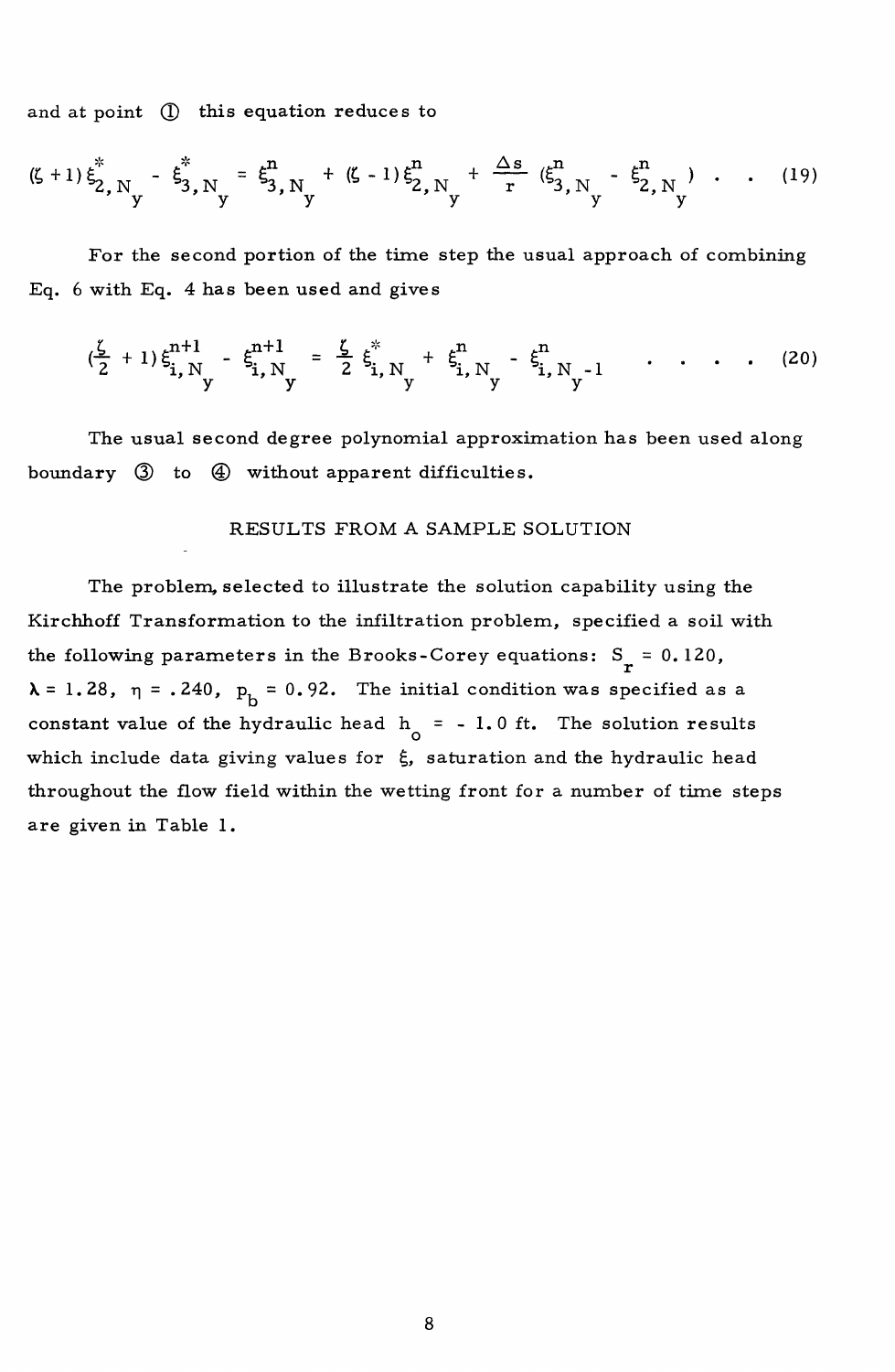| Table 1. Solution output for problem of infiltration from circular infiltrometer. The output consists of value for $\xi$ , saturation |  |
|---------------------------------------------------------------------------------------------------------------------------------------|--|
| and hydraulic head within the wetting front.                                                                                          |  |
|                                                                                                                                       |  |

| $\overline{2}$          | 5.           | N2X= 7 NX= 20 NY= 15 NT= 40 PI= -1.000 DY= 1.00 DELT=<br>$\overline{z}$ | 0<br>O.                 | $\overline{\mathbf{z}}$       |             |             |              | .0025 Q=         |          | .50000       |              |                 |                 |
|-------------------------|--------------|-------------------------------------------------------------------------|-------------------------|-------------------------------|-------------|-------------|--------------|------------------|----------|--------------|--------------|-----------------|-----------------|
| $SR =$                  |              | $-120$ LAMBDA=<br>RADIUS OVER WHICH INFILIRATION OCCURS .42857          |                         | 1.28 POROSITY=                |             | .240 PB=    | .9200        |                  |          |              |              |                 |                 |
|                         |              | 1.10341                                                                 | $-41714$                |                               | $-42857$    |             | $-12378$     |                  | $-07143$ |              | 4.84000      |                 | .20661          |
|                         |              |                                                                         |                         | <b>Contract</b>               |             |             |              |                  |          |              |              |                 |                 |
|                         |              | VALUES OF THE XI FOR TIME=                                              |                         | $-0.0250$                     |             |             |              |                  |          |              |              |                 |                 |
|                         | $\mathbf{1}$ | $\mathbf{z}$                                                            | $\overline{\mathbf{3}}$ | $\mathbf{u}$ and $\mathbf{u}$ | $5^{\circ}$ | $\sim$      | $7 -$        | 8                | 9 - 10   | $10^{\circ}$ | $11^{\circ}$ | 12              | 13 <sup>2</sup> |
| $\mathbf{1}$            | .1670        | .1670                                                                   | .1670                   | .1670                         | .1670       | .1670       | $-1683$      | .1849            | $-1856$  | .1856        | .1856        | $-1856$         | -1856           |
| $\overline{2}$          | $-1832$      | .1832                                                                   | $-1832$                 | .1832                         | $-1832$     | $-1832$     | $-1833$      | .1847            | $-1848$  | .1848        | .1848        | $-1848$         | .1848           |
| $\overline{\mathbf{3}}$ | .1836        | .1836                                                                   | $-1836$                 | .1836                         | $-1836$     | .1836       | $-1836$      | .1837            | .1837    | $-1837$      | $-1837$      | $-1837$         | .1837           |
| 4                       | .1824        | $-1824$                                                                 | $-1824$                 | $-1824$                       | .1824       | .1824       | $-1824$      | $-1824$          | .1824    | $-1824$      | $-1824$      | $-1824$         | .1824           |
| 5                       | .1807        | .1307                                                                   | .1807                   | .1807                         | .1807       | .1807       | .1807        | .1807            | .1807    | $-1807$      | .1807        | $-1807$         | .1807           |
| $\epsilon$              | $-1785$      | .1786                                                                   | .1786                   | .1786                         | .1735       | .1786       | .1786        | .1785            | .1786    | .1786        | $-1785$      | .1786           | $-1786$         |
|                         |              | VALUES OF SATURATION                                                    |                         |                               |             |             |              |                  |          |              |              |                 |                 |
| 1.                      | $-6241$      | .6241                                                                   | $-6241$                 | .6241                         | .6241       | $-6237$     | $-6162$      | $-4591$          | .4457    |              |              |                 |                 |
| $\mathbf{z}$            | .4852        | .4362                                                                   | .4862                   | $-4862$                       | .4862       | .4851.      | $-4838$      | .4622            | .4612    |              |              |                 |                 |
| $\overline{\mathbf{3}}$ | .4801        | $-4801$                                                                 | $-4801$                 | $-4801$                       | $-4801$     | $-4801$     | $-4798$      | $-4782$          |          |              |              |                 |                 |
| 4                       | $-4957$      | .4967                                                                   | .4967                   | .4967                         | .4967       | .4967       | .4967        | .4965            |          |              |              |                 |                 |
| 5.                      | .5167        | .5167                                                                   | $-5167$                 |                               |             |             |              |                  |          |              |              |                 |                 |
|                         |              | VOLUME OF WATER ABSORBED =                                              |                         | .0014855                      |             |             |              |                  |          |              |              |                 |                 |
|                         |              | VALUES FOR HYDRAULIC HEAD                                               |                         |                               |             |             |              |                  |          |              |              |                 |                 |
|                         | $\mathbf{1}$ | $\mathbf{z}$                                                            | $3^{\circ}$             | $4 \sim$                      | $5 -$       | $5^{\circ}$ | $\mathbf{7}$ | $8 - 1$          |          | 10           | 11           | 12 <sub>1</sub> |                 |
| $\mathbf{1}$            | $-0.422$     | $-0.422$                                                                | $-422$                  | $-422$                        | $-0.422$    | $-0.423$    | $-0.439$     | $-0.938 - 1.000$ |          | $-1 - 0.00$  | $-1.000$     | $-1.000$        |                 |
| $\mathbf{z}$            | $-0.896$     | $-0.896$                                                                | $-0.896$                | $-0.896$                      | $-0.896$    | $-.897$     | $-1906$      | $-0.996$         | $-1.000$ | $-1.000$     | $-1.000$     | $-1.000$        |                 |
| 3.                      | $-0.992$     | $-0.992$                                                                | $-0.992$                | $-0.992$                      | $-0.992$    | $-0.992$    | $-.993$      | $-1.000$         | $-1.000$ | $-1.000$     | $-1.300$     | $-1.000$        |                 |
| 4                       | $-0.999$     | $-0.999$                                                                | $-0.999$                | $-0.999$                      | -.999       | $-0.999$    | $-1.000$     | $-1.000$         | $-1.000$ | $-1.000$     | $-1.000$     | $-1.000$        |                 |
| 5                       | $-1.000$     | $-1.000$                                                                | $-1.009$                | $-1 - 0.00$                   | $-1.000$    | $-1.000$    | $-1 - 0.00$  | $-1.000$         | $-1.000$ | $-1.000$     | $-1.000$     | $-1.000$        |                 |
| 6                       | $-1.000$     | -1.000                                                                  | $-1.000$                | $-1.000$                      | -1.000      | $-1.000$    | $-1.000$     | $-1.000$         | $-1.000$ | $-1.000$     | $-1.000$     | $-1.000$        |                 |

 $\circ$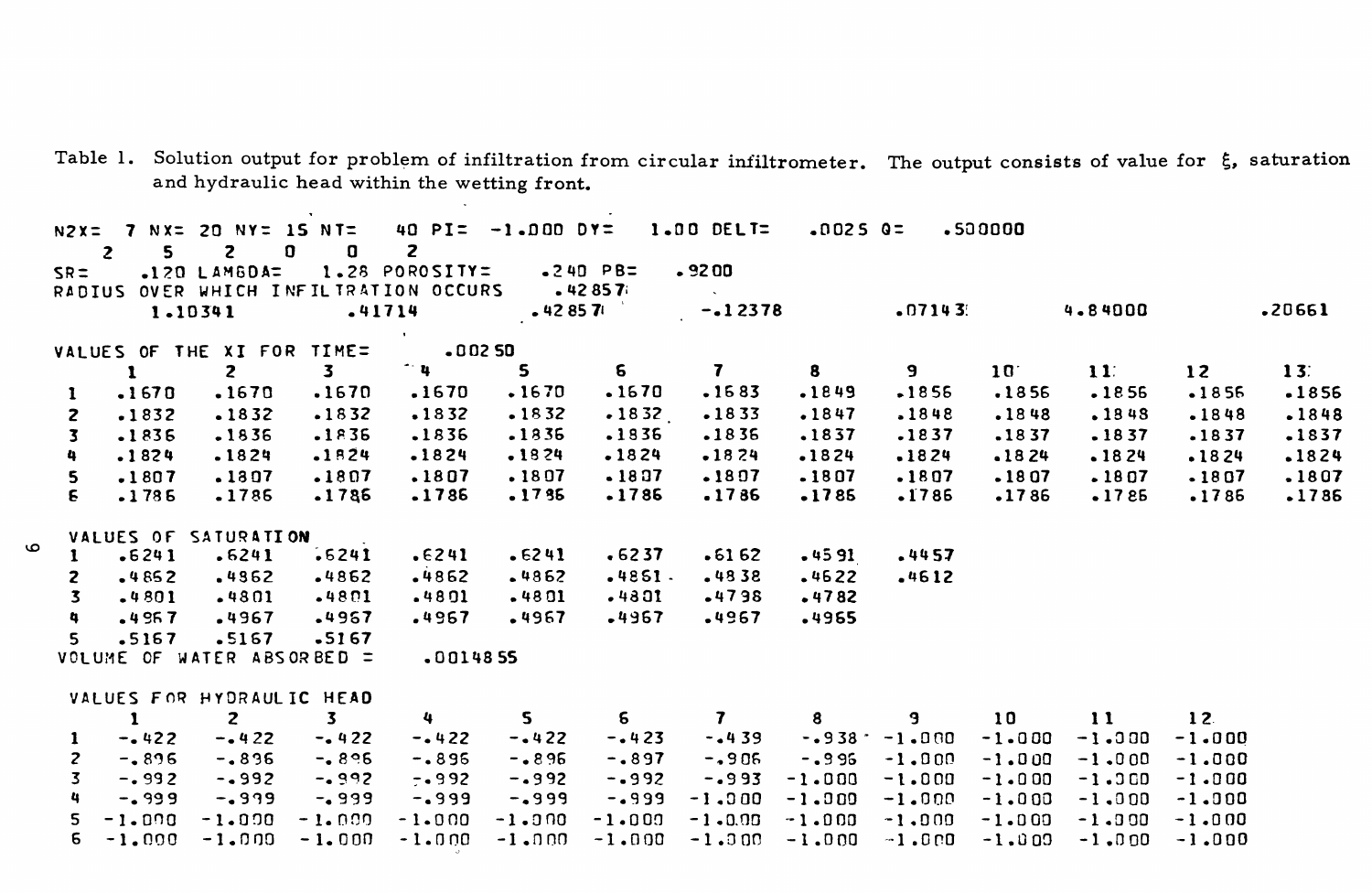| LUES OF THE XI FOR TIME= |                |                         |            | $-0.2375$    |          |              |          |                         |                |               |                 |                               |                    |                      |
|--------------------------|----------------|-------------------------|------------|--------------|----------|--------------|----------|-------------------------|----------------|---------------|-----------------|-------------------------------|--------------------|----------------------|
| 1                        | $\overline{z}$ | $\overline{\mathbf{3}}$ | 4          | 5            | 6        | 7            | 8        | 9                       | 10             | 11            | 12              | 13                            | 14                 | 15                   |
| $-0776$                  | .0776          | .0787                   | $-0812$    | .0861        | .0953    | $-1146$      | $-1623$  | $-1793$                 | $-1844$        | $-1854$       | $-1855$         | .1856                         | $-1856$            | $\cdot$ 1            |
| $-1040$                  | $-1040$        | $-1054$                 | .1385      | $-1145$      | .1248    | .1418        | $-1662$  | .1793                   | $-1836$        | $-1846$       | $-1848$         | $-1843$                       | $\frac{1}{2}$ 1848 | $\cdot$ 1            |
| .1322                    | .1322          | $-1335$                 | .1364      | $-1414$      | $-1495$  | .1608        | $-1734$  | .1807                   | $-1831$        | $-1535$       | $-1837$         | $-1837$                       | .1837              | $-11$                |
| $-1556$                  | $-1565$        | $-1574$                 | $-1592$    | $-16.22$     | $-1653$  | $-1725$      | .1781    | $-1811$                 | •1821          | $-1824$       | $-1824$         | .1824                         | $-1824$            | $-11$                |
| .1703                    | .1703          | .1707                   | .1715      | .1728        | $-1747$  | .1771        | .1791    | .1902                   | $-1805$        | $-1807$       | .1807           | .1807                         | .1807              | $\cdot \mathbf{r}$   |
| $-1743$                  | $-1749$        | $-1743$                 | .1752      | .1757        | $-1764$  | $-1773$      | .1787    | $-1784$                 | $-1785$        | $-1786$       | $-1785$         | $-1736$                       | .1785              | $\cdot$ <sup>r</sup> |
| $-1745$                  | $-1745$        | $-1745$                 | .1746      | .1748        | .1751    | $-1754$      | .1756    | .1758                   | .1753          | .1758         | $-1753$         | .1753                         | .175E              | $\cdot$ <sup>1</sup> |
| .1717                    | .1717          | $-1712$                 | .1718      | .1719        | $-1.720$ | .1721        | $-1722$  | .1722                   | .1722          | .1722         | $-1722$         | .1722                         | .1722              | $\cdot$ 11           |
| $-1673$                  | .1673          | .1673                   | .1673      | .1674        | $-1674$  | $-1674$      | .1675    | $-1675$                 | $-1675$        | $-1675$       | $-1675$         | .1675                         | .1675              | .16                  |
| .1611                    | .1611          | $-1611$                 | .1611      | .1611        | $-1611$  | $-1611$      | .1611    | .1611                   | .1611          | .1511         | .1611           | .1611                         | $-1611$            | $-16$                |
| $-1525$                  | $-1525$        | $-1525$                 | $-1525$    | $-1525$      | $-1525$  | $-1525$      | $-1525$  | $-1525$                 | $-1525$        | $-1525$       | $-1525$         | $-1525$                       | $-1525$            | .15                  |
|                          |                |                         |            |              |          |              |          | $\sim 100$              |                |               |                 |                               |                    |                      |
| ILUES OF SATURATION      |                |                         |            |              |          |              |          |                         | $\sim 10^{-1}$ | $\sim$ $\sim$ |                 | $\mathcal{I}^{\mathcal{I}}$ . |                    |                      |
| $-8860$                  | $-8850$        | $-8840$                 | .8793      | $-8703$      | $-8520$  | $-8092$      | -6465    | $-5315$                 | $-4582$        | $-4497$       | $-4463$         | .4457                         |                    |                      |
| $-8337$                  | $-3337$        | $-8305$                 | $-8233$    | $-8099$      | $-7833$  | $-7324$      | $-6283$  | $-5325$                 | $-4797$        | 4645          | .4617           | $-4613$                       |                    |                      |
| .7625                    | .7625          | .7586                   | .7499      | .7337        | $-7051$  | $-6566$      | $-5822$  | .5177                   | $-4879$        | .4799         | $-4784$         | $-4781$                       |                    |                      |
| $-6761$                  | .6761          | $-6724$                 | .6644      | $-6497$ $-$  | $-6253$  | $-5887$      | $-5439$  | $-5127$                 | $-5005$        | $-4973$       | .4967           | -4965                         |                    |                      |
| .6035                    | $-6035$        | .5012                   | .5960      | $-5867 -$    | $-5723$  | $-5531$      | $-5337$  | $-5223$                 | $-5182$        | $-5170$       | $-5168$         |                               |                    |                      |
| $-5719$                  | $-5719$        | .5708                   | $-5685$    | .5644        | $-5584$  | $-5511$      | .5444    | $-5408$                 | .5394          | $-5390$       |                 |                               |                    |                      |
| $-5744$                  | $-5744$        | $-5740$                 | $-5732$    | .5717        | $-5697$  | $-5673$      | $-5652$  | $-5540$                 | $-5636$        | $-5635$       |                 |                               |                    |                      |
| $-5941$                  | .5941          | .5949                   | .5937      | $-5932$      | .5925    | $-5918$      | .5912    | .5908                   | . .5907        |               |                 |                               |                    |                      |
| $-5220$                  | .6220          | $-6227$                 | .6219      | $-6218$      | $-6216$  | $-6213$      | $-6211$  |                         |                |               |                 |                               |                    |                      |
| $-6553$                  | $-6553$        | .6553                   | $-6552$    | $-6552$      | $-6551$  |              |          |                         |                |               |                 |                               |                    |                      |
| UME OF WATER ABSORBED =  |                |                         | $-0155537$ |              |          |              |          |                         |                |               |                 |                               |                    |                      |
| LUES FOR HYDRAULIC HEAD  |                |                         |            |              |          |              |          |                         |                |               |                 |                               |                    |                      |
| 1                        | $\overline{z}$ | $\overline{\mathbf{3}}$ | 4          | $\mathbf{s}$ | 6        | $\mathbf{7}$ | `8       | $\overline{\mathbf{S}}$ | 10             | 11.           | 12 <sup>2</sup> | 13                            | 14                 |                      |
| $-.025$                  | $-.025$        | $-0.027$                | $-.032$    | $-.042$      | $-.062$  | $-.114$      | $-0.374$ | $-0.666$                | $-0.898$       | $-.981$       | $-.997$         | $-1.000$                      | $-1.000$           |                      |
| $-155$                   | $-155$         | $-153$                  | $-.167$    | $-.185$      | $-219$   | $-293$       | $-484$   | $-.734$                 | $-0.922$       | $-0.985$      | $-0.998$        | $-1.000$                      | $-1.000$           |                      |
| $-0.319$                 | $-0.319$       | $-0.325$                | $-.337$    | $-0.362$     | $-408$   | $-0.497$     | $-0.664$ | $-0.854$                | $-0.961$       | $-.993$       | $-.999$         | $-1.000$                      | $-1.000$           |                      |
| $-0.531$                 | $-1531$        | $-0.538$                | $-1553$    | $-0.582$     | $-0.633$ | $-.719$      | $-0.842$ | $-0.942$                | $-.985$ .      | $-.997$       | $-1.000$        | $-1.000$                      | $-1.000$           |                      |
| $-0.754$                 | $-1754$        | $-0.769$                | $-0.773$   | $-0.796$     | $-0.833$ | $-.886$      | $-0.945$ | $-.981$                 | $-0.995$       | $-.999$       | $-1.000$        | $-1.000$                      | $-1.000$           |                      |
| $-0.906$                 | $-0.905$       | $-0.909$                | $-0.915$   | $-0.926$     | $-0.943$ | $-0.964$     | $-0.984$ | $-0.994$                | $-0.999$       | $-1.000$      | $-1.000$        | $-1.000$                      | $-1.000$           |                      |
| $-0.970$                 | $-0.970$       | $-0.972$                | $-0.974$   | $-0.978$     | $-.983$  | $-.990$      | $-0.995$ | $-0.998$                | $-1.000$       | $-1.000$      | $-1.000$        | $-1.000$                      | $-1.003$           |                      |
| $-0.992$                 | $-0.992$       | $-0.992$                | $-0.993$   | $-0.994$     | $-0.995$ | $-0.997$     | $-0.999$ | $-1.000$                | $-1.000$       | $-1.000$      | $-1.000$        | $-1.000$                      | $-1.000$           |                      |
| $-0.998$                 | $-0.998$       | $-0.998$                | $-0.998$   | $-0.998$     | $-0.999$ | $-.999$      | $-1.000$ | $-1.000$                | $-1.000$       | $-1.000$      | $-1.000$        | $-1.000$                      | $-1.000$           |                      |
| $-0.999$                 | $-0.999$       | $-1.000$                | $-1.000$   | $-1.000$     | $-1.000$ | $-1.000$     | $-1.000$ | $-1.000$                | $-1.000$       | $-1.000$      | $-1.000$        | $-1.000$                      | $-1.000$           |                      |
| $-1.000$                 | $-1.000$       | $-1.000$                | $-1.000$   | $-1.000$     | $-1.000$ | $-1.000$     | $-1.000$ | $-1.000$                | $-1.000$       | $-1.300$      | $-1.000$        | $-1.000$                      | $-1.000$           |                      |
|                          |                |                         |            |              |          |              |          |                         |                |               |                 |                               |                    |                      |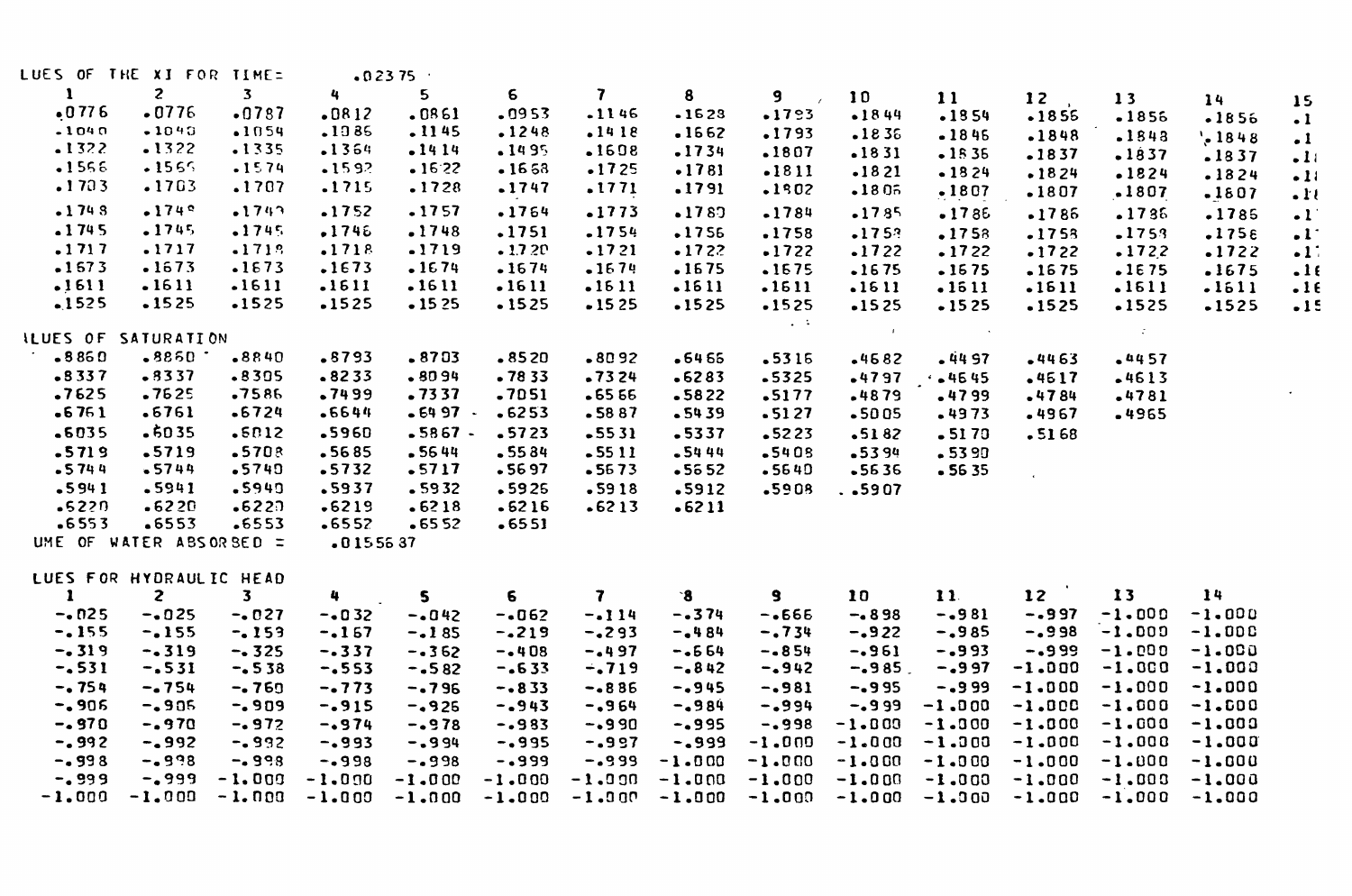|               |         | VALUES OF THE XI FOR TIME: |         | $-0.5500$ |          |         |         |         |         |         |           |         |         |                  |          |         |
|---------------|---------|----------------------------|---------|-----------|----------|---------|---------|---------|---------|---------|-----------|---------|---------|------------------|----------|---------|
|               | 1       | $\overline{z}$             | 3       | 4         | 5        | 6       | 7       | 8       | 9       | 10      | $\bf{11}$ | 12      | 13      | 14               | 15       | 16      |
| 1             | $-0532$ | $-0532$                    | $-0552$ | $-0590$   | .0656    | .0763   | $-0982$ | $-1485$ | $-1584$ | $-1781$ | $-182%$   | $-1848$ | $-1854$ | $-1856$          | $-1856$  | $-1856$ |
| 2             | $-1683$ | $-0683$                    | .0710   | .0762     | $-0.948$ | .0933   | .1133   | $-1473$ | $-1555$ | $-1762$ | $-1815$   | $-1838$ | .1845   | $-1847$          | $-1843$  | $-1848$ |
| з             | .0949   | $-034°$                    | .0989   | .0939     | $-1030$  | .1159   | .1328   | .1518   | .1664   | .1757   | $-18.05$  | .1827   | .1834   | $-1837$          | .1837    | .1837   |
|               | .1023   | .1023                      | $-1054$ | .1111     | .1196    | $-1398$ | $-1441$ | .1577   | .1687   | .1759   | $-1799$   | $-1815$ | .1821   | $-1323$          | .1824    | .1824   |
| 5             | .1194   | .1134                      | .1222   | .1273     | $-1345$  | $-1435$ | .1535   | $-1632$ | .1710   | .1761   | $-1789$   | .1801   | .1805   | .1807            | .1807    | .1807   |
| 6             | $-1348$ | $-1343$                    | .1372   | .1413     | $-1969$  | .1537   | .1607   | $-1672$ | .1723   | .1756   | .1773     | .1781   | .1784   | $-1786$          | .1786    | .1786   |
| 7             | .1471   | $-1471$                    | $-1489$ | .1519     | .1558    | .1604   | $-1550$ | $-1590$ | $-172C$ | $-1740$ | $-1750$   | $-1755$ | .1757   | .1758            | .1758    | .1758   |
| 8             | .1549   | $-1549$                    | $-1569$ | .1579     | .1604    | .1632   | $-1659$ | $-1683$ | .1700   | .1711   | .1717     | $-1720$ | .1722   | .1722            | $-17.22$ | .1722   |
| 9             | .1575   | $-1575$                    | $-1582$ | $-1593$   | $-1608$  | $-1624$ | $-1639$ | $-1652$ | $-1662$ | $-1663$ | $-1672$   | $-1674$ | .1675   | $-1675$          | $-1675$  | $-1675$ |
| 10            | .1555   | $-1555$                    | $-1559$ | .1565     | .1573    | $-1582$ | $-1591$ | $-1598$ | .1604   | .1608   | $-1510$   | .1611   | $-1611$ | $-1612$          | $-1612$  | .1611   |
| $\mathbf{11}$ | $-1493$ | $-1493$                    | $-1495$ | -1499     | $-1503$  | $-1503$ | $-1513$ | .1517   | $-1521$ | $-1527$ | $-1524$   | $-1525$ | $-1525$ | $-1525$          | $-1525$  | .1525   |
| 12            | $-1387$ | .1387                      | .1383   | -1390     | $-1393$  | .1396   | .1399   | $-1401$ | $-1403$ | $-1404$ | $-1405$   | $-1406$ | .1406   | .1406            | .1406    | $-1405$ |
| 13            | .1276   | $-1226$                    | .1227   | .1228     | .1229    | $-1231$ | $-1233$ | $-1234$ | $-1235$ | $-1236$ | .1237     | .1237   | .1237   | .1237            | $-1237$  | $-1236$ |
| 14            | $-0987$ | .0987                      | .0983   | .0988     | $-0939$  | .7990   | .0991   | .0992   | $-0992$ | .0993   | $-0993$   | -0993   | .0993   | .0993            | .0993    | -0993   |
| 15            | .0630   | $-0539$                    | $-0630$ | .0630     | $-0630$  | .0631   | $-0631$ | .0631   | $-0531$ | $-0631$ | .0632     | $-0532$ | $-0532$ | $-0632$          | .0631    | $-0631$ |
|               |         |                            |         |           |          |         |         |         |         |         |           |         |         |                  |          |         |
|               |         | VALUES OF SATURATION       |         |           |          |         |         |         |         |         |           |         |         |                  |          |         |
| 1             | $-9268$ | $-9268$                    | $-9238$ | $-9176$   | $-9068$  | $-8874$ | -8461   | .7087   | $-6158$ |         |           |         |         |                  |          |         |
|               | .4457   |                            |         |           |          |         |         |         |         | $-5437$ | $-4907$   | $-4615$ | $-4503$ | .4469            | $-4460$  | $-4458$ |
| $\mathbf{z}$  | $-9023$ | .9023                      | .9977   | $-8585$   | .8727    | $-8459$ | .7987   | -7131   |         |         |           |         |         |                  |          |         |
|               | $-4612$ |                            |         |           |          |         |         |         | .6316   | -5606   | .5072     | $-4775$ | .4560   | .4624            | $-4615$  | .4613   |
| 3.            | $-8724$ | $-8724$                    | .8665   | $-8550$   | .3360    | $-8062$ | .7609   | $-6960$ | $-6274$ | $-5647$ |           |         |         |                  |          |         |
|               |         |                            |         |           |          |         |         |         |         |         | $-5179$   | .4924   | $-4824$ | .4792            | $-4784$  | $-4782$ |
| ٠             | $-8374$ | .8374                      | $-8306$ | $-8175$   | .7969    | .7667   | .7247   | .6711   | .6139   | $-5626$ | $-5263$   | $-5074$ |         |                  |          |         |
|               |         |                            |         |           |          |         |         |         |         |         |           |         | -4999   | .4975            | -4968    | -4556   |
| 5.            | .7975   | .7975                      | .7902   | .7765     | .7557    | .7266   | $-6897$ | .6444   | .5991   | $-5511$ | $-5363$   | $-5240$ |         |                  |          |         |
|               |         |                            |         |           |          |         |         |         |         |         |           |         | $-5191$ | $-5174$          | $-5169$  | $-5168$ |
| 6             | .7547   | .7547                      | $-7475$ | .7342     | .7145    | .6835   | $-6569$ | $-6225$ | $-5902$ | $-5656$ | $-55C7$   | - 54 34 | $-5405$ |                  |          |         |
| 7             | .7138   | $-7138$                    | .7073   | .6957     | .6793    | .6586   | $-6353$ | $-6127$ | $-5922$ | $-5782$ | .5700     | -5661   | $-5644$ | .5394<br>$-5637$ | .5390    |         |
| 8             | $-6835$ | $-6335$                    | $-6786$ | .6700     | $-6584$  | $-6445$ | $-629°$ | $-6164$ | $-5055$ | -5934   | $-5942$   | .5921   | $-5911$ | $-5908$          | .5635    |         |
| з             | $-6721$ | $-5721$                    | $-6690$ | $-6637$   | .6567    | .6483   | $-6409$ | .6339   | $-5285$ | $-5249$ | $-622P$   | $-6217$ | $-6212$ | $-621C$          |          |         |
| 10            | $-6809$ | $-680°$                    | .5792   | $-6764$   | .6727    | -6685   | $-6547$ | $-651?$ | $-6585$ | $-6565$ | $-6558$   | $-6552$ | $-6549$ |                  |          |         |
| 11            | .7058   | .7058                      | .7050   | .7036     | .7018    | .6998   | $-6979$ | .6962   | .6949   | $-6941$ | $-6935$   | $-5933$ |         |                  |          |         |
| 12            | $-7427$ | $-7427$                    | $-7423$ | $-7416$   | .74 07   | $-7398$ | $-7389$ | $-7381$ | .7374   | -7373   |           |         |         |                  |          |         |
| 13            | $-7892$ | .7892                      | .7890   | .7887     | $-7993$  | $-7873$ | $-7974$ | $-7870$ | .7867   |         |           |         |         |                  |          |         |
| 14            | $-8450$ | $-9450$                    | $-8449$ | $-3448$   | -3446    | $-8444$ | $-8442$ |         |         |         |           |         |         |                  |          |         |
| 15            | $-9111$ | .9111                      | . .9111 |           |          |         |         |         |         |         |           |         |         |                  |          |         |

 $\mathcal{L}(\mathcal{L}(\mathcal{L}(\mathcal{L}(\mathcal{L}(\mathcal{L}(\mathcal{L}(\mathcal{L}(\mathcal{L}(\mathcal{L}(\mathcal{L}(\mathcal{L}(\mathcal{L}(\mathcal{L}(\mathcal{L}(\mathcal{L}(\mathcal{L}(\mathcal{L}(\mathcal{L}(\mathcal{L}(\mathcal{L}(\mathcal{L}(\mathcal{L}(\mathcal{L}(\mathcal{L}(\mathcal{L}(\mathcal{L}(\mathcal{L}(\mathcal{L}(\mathcal{L}(\mathcal{L}(\mathcal{L}(\mathcal{L}(\mathcal{L}(\mathcal{L}(\mathcal{L}(\mathcal{$ 

 $\sim$ 

VOLUME OF WATER ABSORBED = . 0347149

 $\Xi$